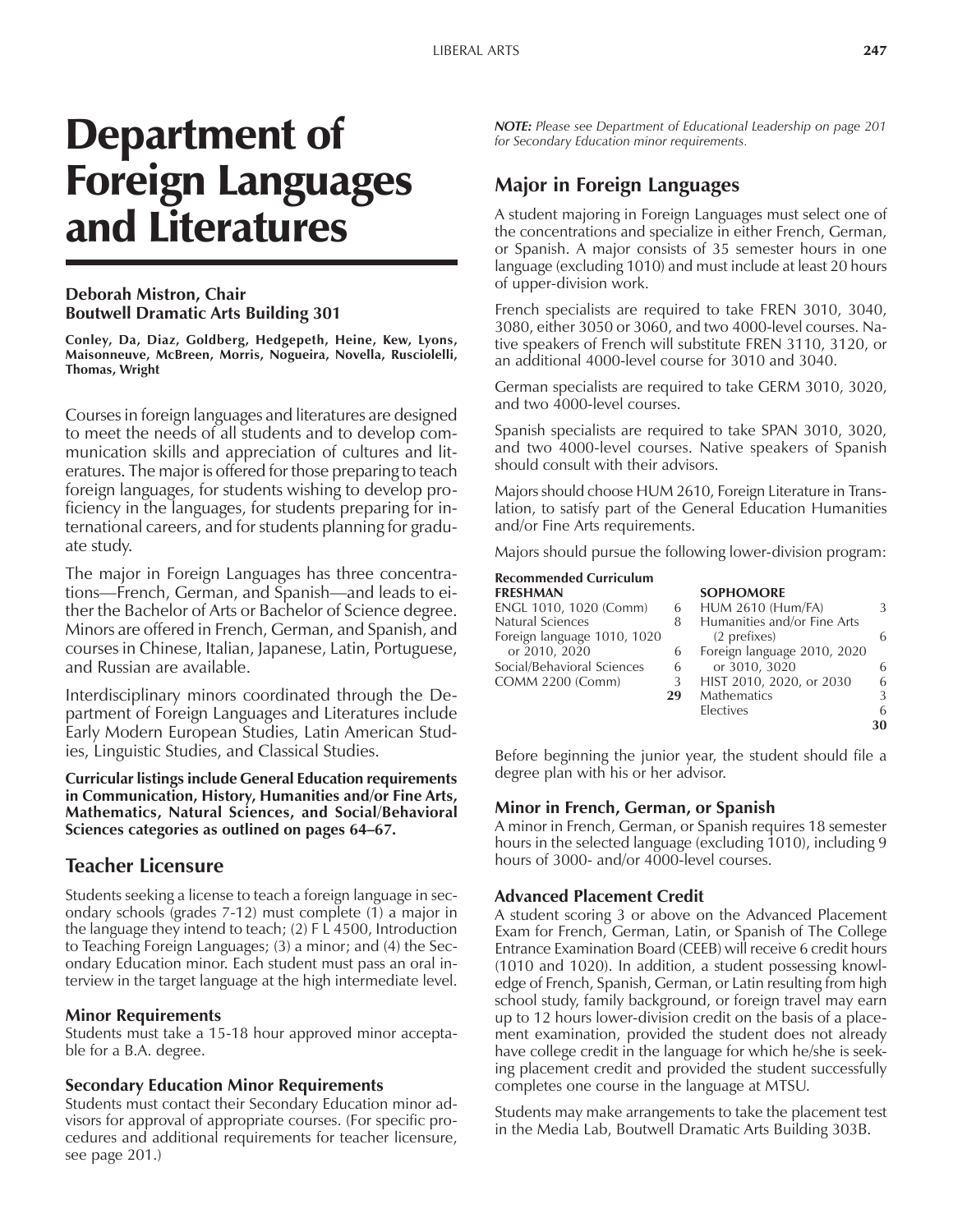**NOTE: No student is permitted to take 1010, 1020, 2010, and 2020 in a foreign language out of sequence without the permission of the instructor. Similarly, no student who has successfully completed an upper-level course will be permitted to enroll in a lower-division course in the same language without the permission of the instructor.**

# **Interdisciplinary Minors**

Interdisciplinary minors are open to all students in the University. The Department of Foreign Languages and Literatures coordinates the interdisciplinary minors in Classical Studies, Early Modern European Studies, Latin American Studies, and Linguistic Studies. See Interdisciplinary Minors beginning on page 80.

# **Class Attendance Policy**

The instructor can at his/her own discretion drop a student after two class meetings if the student fails to attend the first two class meetings.

# **Course in Foreign Languages [F L]**

**4500 Introduction to Teaching Foreign Languages.** Three credits. Introduces students who plan to teach a foreign language in elementary or secondary schools to a variety of approaches and instructional methods.

# **Courses in Humanities [HUM]**

- **2130 Medical Vocabulary.** Three credits. Principles of forming and deciphering medical terminology.
- **2610 Foreign Literature in Translation.** Three credits. Representative works of French, German, and Hispanic authors in English translation. No foreign-language proficiency required. **Carries General Education credit.**
- **3500 Latino Images in U.S. Film.** Three credits. Prerequisites: ENGL 2020 or 2030 or permission of instructor. Explores the past and present portrayals of Latinos in U.S. cinema.
- **3950 Women in the Middle Ages.** Three credits. The role of women in western Europe from the late fifth to the end of the fifteenth century, emphasizing their cultural contributions in the courtly world, the church, the world of work, and the arts.
- **4550 The Grail Legend in Film and Literature.** Three credits. Prerequisites: ENGL 2030 and either HUM 2610 or ENGL 2020; or permission of the instructor. Explores the origin and development of the Grail legend in Western art primarily in literature and film.
- **4610 Comparative Literature.** Three credits. Comparative literature in terms of its concerns with literary theory and criticism as well as its practical application. A reading knowledge of a foreign language is recommended.

# **Courses in Chinese [CHIN]**

- 1010 **Elementary Chinese I.** Three credits. Foundation course in reading, writing, speaking, and aural comprehension.
- **1020 Elementary Chinese II.** Second semester. Three credits. Prerequisite: CHIN 1010 or advanced placement. Continuation of 1010.

# **Courses in French [FREN]**

- **1010 Elementary French I.** Three credits. Foundation course in reading, writing, speaking, and aural comprehension.
- **1020 Elementary French II.** Second semester. Three credits. Prerequisite: FREN 1010 or advanced placement (see above). Continuation of 1010.
- **1030 Elementary Business French.** Three credits. Prerequisite: FREN 1010 or equivalent. Embarks students on a mastery of the linguistic and cultural skills necessary for effective communication in francophone professional contexts. May substitute for FREN 1020.
- **2010 Intermediate French I.** Three credits. Prerequisite: FREN 1020 or advanced placement (see above).
- **2020 Intermediate French II.** Second semester. Three credits. Prerequisite: FREN 2010 or advanced placement (see above). Continuation of 2010.
- **2910 Study Abroad.** One to six credits. Prerequisites: Two semesters of French or equivalent and/or approval of French faculty. For students in any major or minor.
- **3000 Group Conversational French.** One credit. Prerequisite: FREN 2020 or permission of instructor. One hour per week of simulated experiences students may expect to encounter in a Frenchspeaking community. Graded Pass/Fail depending on attendance, participation, and progress. May be repeated for a maximum of 3 hours of credit only for the major; does not count for the minor.
- **3010, 3020 Advanced Conversation and Composition.** Three credits each. Prerequisite: Intermediate French or advanced placement (see above).
- **3030 Business French.** Three credits. Prerequisite: FREN 2020 or equivalent. The linguistic and cultural skills necessary to conduct business in France or any other francophone setting.
- **3040 Intensive Conversational French.** Three credits. Prerequisite: Two years of French.
- **3050 Survey of French Literature and Culture (Middle Ages-1800).** Three credits. Prerequisite: FREN 2020 or equivalent.
- **3060 Survey of French Literature (1800-Present).** Three credits. Prerequisite: FREN 2020 or equivalent.
- **3070 Topics in French and Francophone Film.** Three credits. Prerequisite: FREN 2020 or equivalent. History, aesthetics, and analysis of French and francophone film. Course conducted in French.
- **3080 Introduction to French Literary Studies.** Three credits. Concepts and vocabulary fundamental to the study of French literature; general view of the main currents of French literary history; introduction to French versification; techniques of literary analysis; practice in literary analysis and in writing about literature; preparation for 4000-level courses.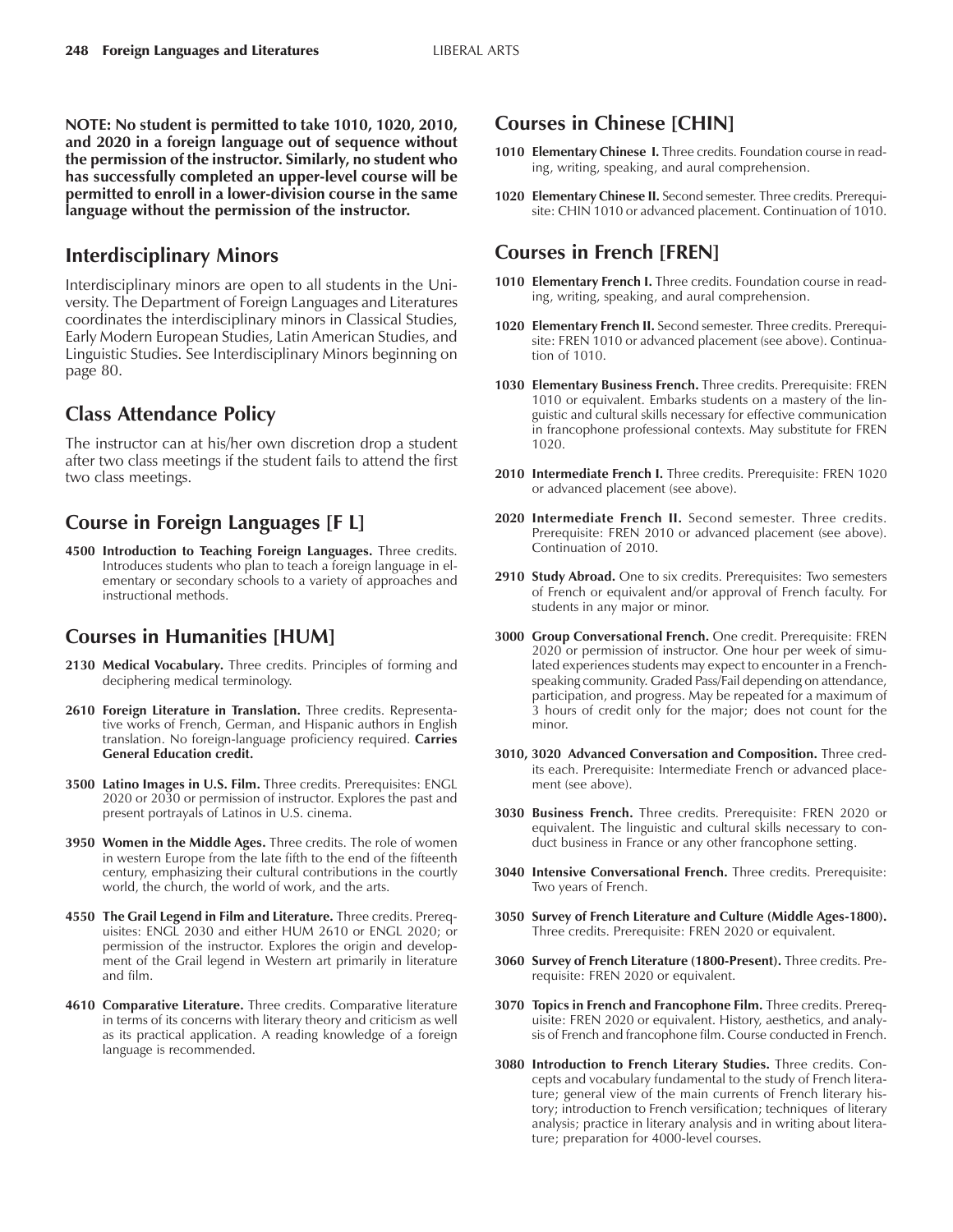- **3110 French/Francophone Culture.** Three credits. Prerequisite: FREN 2020 or equivalent. History of French/Francophone culture from the beginning to present.
- **3120 French Phonetics and Pronunciation.** Three credits. Prerequisite: FREN 2020. Introduces symbols of the International Phonetic Alphabet which correspond to all the sounds of the French language; addresses the basic concepts of articulation, rules of pronunciation, elementary suprasegmental features of the language such as intonation.
- **3130 Twentieth-Century Women Writers in French.** Three credits. Prerequisite: FREN 2020 or equivalent for French majors and minors; ENGL 2020 or 2030 or equivalent for all others. The literary works of twentieth-century women writers of Frenchspeaking countries including Algeria, Canada, France, Guadeloupe, Haiti, Morocco, Senegal, and Vietnam. Class conducted in English.
- **3910 Study Abroad.** Three to twelve credits. Prerequisites: 12 credits; two years study of French or equivalent with B average or better; and approval of Foreign Languages and Literatures Department. Majors and minors only. Students will spend one or two semesters at the Université of Franche-Comté in Besançon, France, studying French language, literature, and culture. Students may earn three to twelve credit hours in other study abroad programs approved by the Department of Foreign Languages and Literatures.
- **3970, 3980 Cooperative Education.** Three credits. Provides students with opportunities for on-the-job training in conjunction with on-campus academic experiences. Students will participate in professional growth seminars. Requirements of the department and MTSU Cooperative Education must be completed to receive credit.
- **4010 Topics in Twentieth-Century French Literature.** Three credits. Prerequisites: 6 hours of French beyond the intermediate level or permission of instructor.
- **4020 Topics in French Film.** Three credits. Class conducted in English. No language prerequisite. However, students taking course for French major or minor credit will be required to do some written assignments in French.
- **4030 Topics in Nineteenth-Century French Literature.** Three credits. Prerequisites: 6 hours of French beyond the intermediate level or permission of instructor.
- **4040 Topics in Eighteenth-Century French Literature.** Three credits. Prerequisites: 6 hours of French beyond the intermediate level or permission of the instructor.
- **4050 Topics in Medieval and Renaissance French Literature.** Three credits. Prerequisites: 6 hours of French beyond the intermediate level or permission of instructor.
- **4060 Topics in Neoclassical French Literature.** Three credits. Prerequisites: 6 hours of French beyond the intermediate level or permission of instructor.
- **4900 Directed Study in French Literature and Culture.** One to six credits. Prerequisites: FREN 3010 and 3020 or permission of instructor. Individualized intensive reading in primary and secondary sources relating to a specific topic in French literature or culture. Arrangements must be made with instructor prior to registration. Proposals must be approved by the French section one month prior to the end of the preceding semester.
- **4958 Honors in French Literature.** Three credits. For students of advanced standing and superior academic ability. Admission only by permission of the Departmental Honors Committee and approval by the Honors Council. Proposals must be approved by midterm of the semester preceding enrollment in 4958.
- **4990 Techniques of Translation.** Three credits. Prerequisites: Admission to the College of Graduate Studies or permission of the instructor. For graduate students seeking proficiency in reading French for research purposes. Open to undergraduates seeking to prepare for graduate study. Will not count toward a major or minor in French.

# **Courses in German [GERM]**

- **1010 Elementary German I.** Three credits. A foundation course in reading, writing, speaking, and aural comprehension.
- **1020 Elementary German II.** Second semester. Three credits. Prerequisite: GERM 1010 or advanced placement (see above).
- **2010 Intermediate German I.** Three credits. Prerequisite: GERM 1020 or advanced placement.
- **2020 Intermediate German II.** Second semester. Three credits. Prerequisite: GERM 2010 or advanced placement.
- **3000 Group Conversational German.** One credit. Prerequisites: GERM 1010 and 1020 or permission of instructor. One hour per week of experiences students may expect to encounter in a German-speaking community. Graded Pass/Fail depending on attendance, participation, and progress. May be repeated for a maximum of 3 hours credit.
- **3010, 3020 Advanced Composition and Conversation.** Three credits. Prerequisite: GERM 2020 or advanced placement.
- **3030 Business German.** Three credits. Prerequisites: GERM 2020 or equivalent, plus either 3010 or 3020. A foundation course offering linguistic skills necessary to conduct business in German settings.
- **3040 Intensive Conversational German.** Three credits. Prerequisite: GERM 2010 or equivalent.
- **3050, 3060 Survey of German Culture.** Three credits. Prerequisite: Intermediate German or permission of instructor. 3050 covers the history of German culture through the eighteenth century. 3060 deals with the nineteenth and twentieth centuries.
- **3070 Applied German.** Three credits. Substitutes for GERM 2020. Deals with specialized vocabularies (e.g., business, electronics, economics, music). Extensive readings in the student's area of specialization and practical experience in drafting letters, outlines, reports, etc.
- **3910 Study Abroad.** Twelve credits. Prerequisites: Completion of Intermediate German or equivalent with B average or higher; declared major or minor in German; approval of Foreign Languages and Literatures Department. Semester enrolled at Johannes Gutenberg Universitat, Fachbereich der angewandten Sprachwissenschaften, in Germersheim, Germany, studying German language, literature, and culture. May be repeated once.
- **3970, 3980 Cooperative Education.** Three credits. Provides students with opportunities for on-the-job training in conjunction with on-campus academic experiences. Students participate in professional growth seminars. Requirements of the department and MTSU Cooperative Education Office must be completed to receive credit.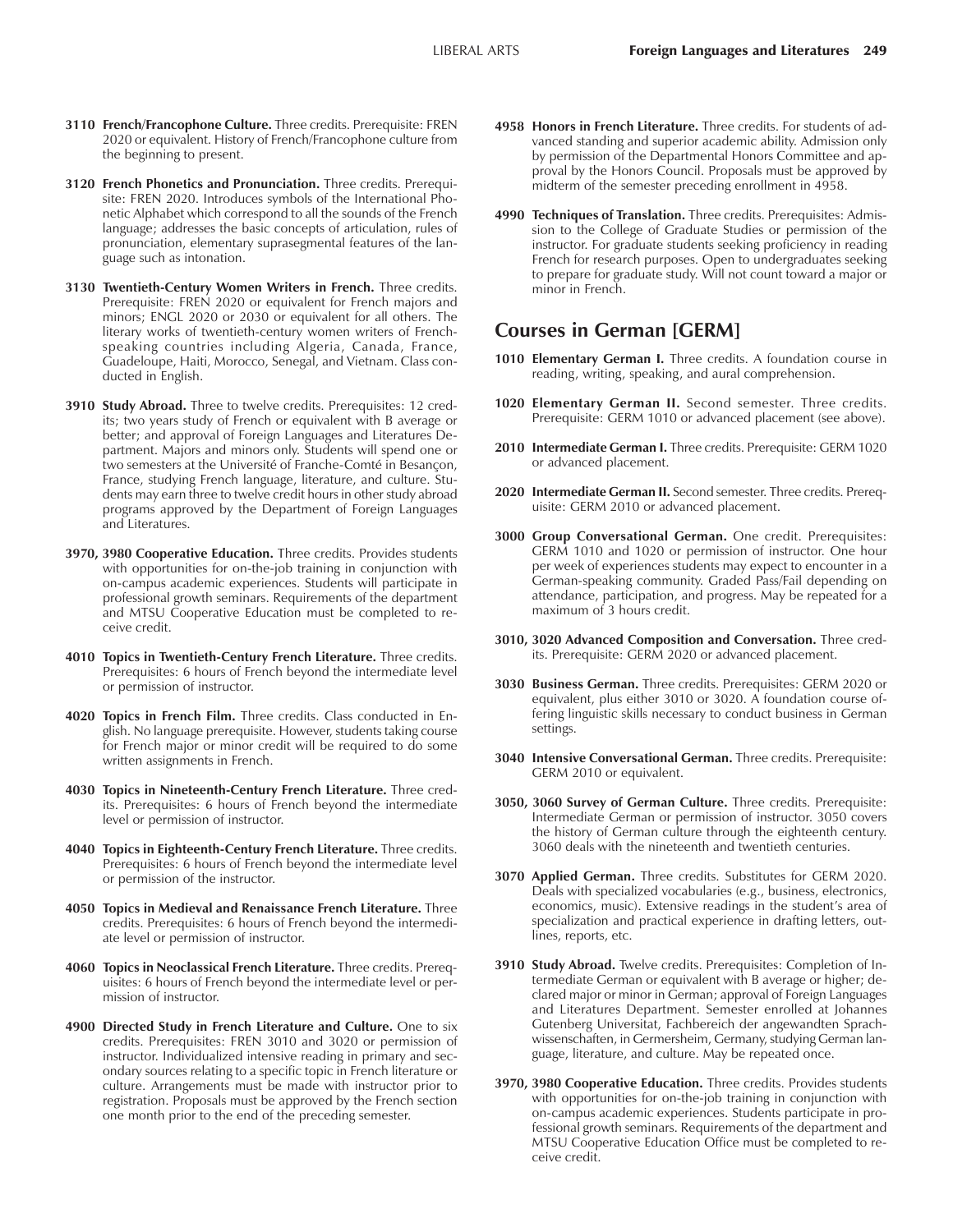- **4010 Topics in German Literature and Culture.** Three credits each. Prerequisites: 6 hours German beyond intermediate level or permission of instructor.
- **4020 German Literature: 1725-1880.** Three credits. Prerequisites: 6 hours German beyond intermediate level or permission of instructor.
- **4030 German Literature: 1880 to Present.** Three credits. Prerequisites: 6 hours German beyond intermediate level or permission of instructor.
- **4900 Directed Study in German Literature and Culture.** One to six credits. Prerequisites: 15 hours of German or permission of instructor. Individualized intensive reading in primary and secondary sources relating to a specific topic in German literature or culture. Arrangements must be made with instructor prior to registration.
- **4958 Honors in German Literature.** Three credits. For students of advanced standing and superior academic ability. Admission only by permission of the Departmental Honors Committee and approval by the Honors Council. Proposals must be approved by midterm of the semester preceding enrollment in 4950.
- **4990 Techniques of Translation.** Three credits. Prerequisites: Admission to the College of Graduate Studies or permission of the instructor. For graduate students seeking proficiency in reading German for research purposes. Open to undergraduates seeking to prepare for graduate study. Will not count toward a major or minor in German.

# **Courses in Italian [ITAL]**

- **1010 Elementary Italian I.** First semester. Three credits. An introductory course in the Italian language and culture, with special emphasis on daily expressions and forms of communication.
- **1020 Elementary Italian II.** Second semester. Three credits. Prerequisite: ITAL 1010 or advanced placement. Continuation of ITAL 1010. Increased emphasis on the acquisition of fluency in Italian.
- **2010 Intermediate Italian I.** Three credits. Prerequisite: ITAL 1020 or permission of instructor. A review of Italian grammar with reading and oral exercises designed to improve understanding of written and spoken language.
- **2020 Intermediate Italian II.** Second Semester. Three credits. Prerequisite: ITAL 2010 or permission of instructor. Continuation of ITAL 2010.



## **Courses in Japanese [JAPN]**

- **1010 Elementary Japanese I.** Three credits. A foundation in reading, writing, speaking, and aural comprehension.
- **1020 Elementary Japanese II.** Second semester. Three credits. Prerequisite: JAPN 1010 or equivalent. A continuation of materials introduced in 1010.
- **2010 Intermediate Japanese I.** Three credits. Prerequisite: JAPN 1020 or equivalent.
- **2020 Intermediate Japanese II.** Second semester. Three credits. Prerequisite: JAPN 2010 or equivalent.
- **3010 Advanced Japanese.** Three credits. Prerequisite: JAPN 2020 or equivalent. A continuation of modern Japanese. Emphasis on linguistic and communicative skills in speaking, reading, writing, and listening. Includes further study of Japanese culture for enhanced understanding of the language.
- **3020 Advanced Japanese.** Three credits. Prerequisite: JAPN 3010. A continuation of JAPN 3010.

# **Courses in Latin [LATN]**

- 1010 **Elementary Latin I.** Three credits. A foundation course in Latin grammar, word derivations, and reading. Special attention given to contributions of Latin to legal and medical terminology.
- **1020 Elementary Latin II.** Second semester. Three credits. Prerequisite: LATN 1010 or equivalent. Continuation of materials introduced in LATN 1010. Increased emphasis on reading Latin texts.
- 2010 Intermediate Latin I. Three credits. Prerequisite: LATN 1020 or advanced placement. Includes readings from both classical and later periods, prose and verse.
- **2020 Intermediate Latin II.** Three credits. Prerequisite: LATN 2010 or advanced placement. Continuation of LATN 2010.

# **Courses in Portuguese [PORT]**

- **1010 Elementary Portuguese I.** Three credits. Portuguese grammar with readings and oral exercises designed to improve the student's ability to understand the written and spoken language.
- **1020 Elementary Portuguese II.** Three credits. Prerequisite: PORT 1010 or permission of instructor. Continuation of materials introduced in PORT 1010.
- **2010 Intermediate Portuguese I.** Three credits. Prerequisite: PORT 1020 or permission of instructor. A review of Portuguese grammar with readings and oral exercises designed to improve the student's skills and understanding of Brazilian culture.
- **2020 Intermediate Portuguese II.** Three credits. Prerequisite: PORT 2010 or permission of instructor. Continuation of PORT 2010.

## **Courses in Russian [RUSS]**

1010 **Elementary Russian I.** Three credits. A beginning course in written and spoken Russian. Special emphasis on noun declension and verbal aspects.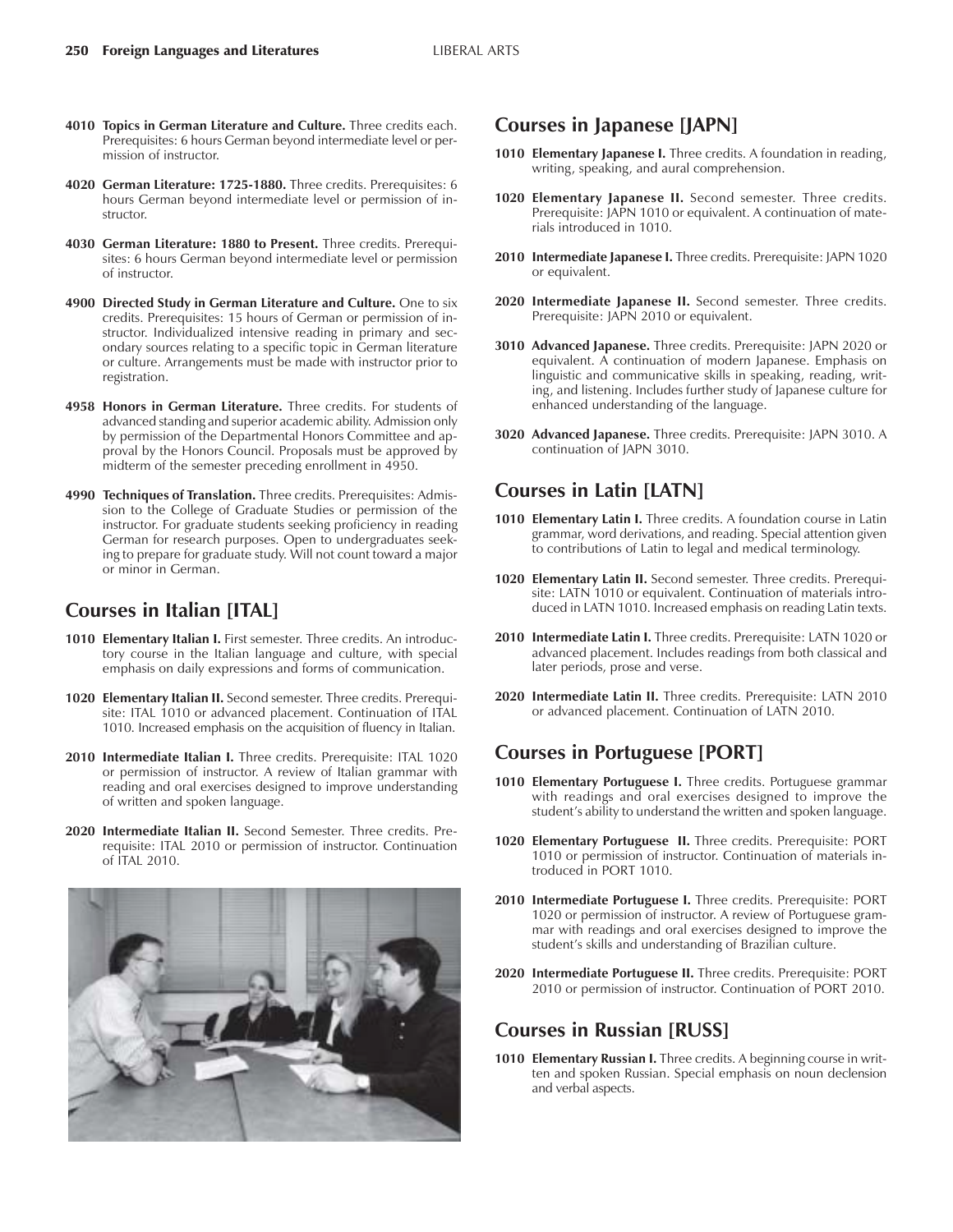- **1020 Elementary Russian II. Second semester.** Three credits. Prerequisite: RUSS 1010 or advanced placement. A continuation of RUSS 1010.
- **2010 Intermediate Russian I.** Three credits. Prerequisite: RUSS 1020 or equivalent.
- **2020 Intermediate Russian II.** Second semester. Three credits. Prerequisite: RUSS 2010 or equivalent.

# **Courses in Spanish [SPAN]**

- **1010 Elementary Spanish I.** Three credits. A foundation course in reading, writing, speaking Spanish with an emphasis on conversation.
- **1020 Elementary Spanish II.** Second semester. Three credits. Prerequisite: SPAN 1010 or advanced placement. A continuation of materials introduced in 1010.
- **2010 Intermediate Spanish I.** Three credits . Prerequisites: SPAN 1020 or advanced placement. A review of Spanish grammar with reading and oral exercises designed to improve the ability to understand the written and spoken language.
- **2020 Intermediate Spanish II.** Second semester. Three credits. Prerequisite: SPAN 2010 or advanced placement. A continuation of 2010.
- **2105 Introduction to Latin American Studies.** Three credits. (Same as P S 2105, SOC 2105, ART 2105, ANTH 2105, GEOG 2105.) A multidisciplinary, team-taught introduction to Latin America. Covers the cultures and societies of the region: pre-history, history, geography, politics, art, languages, and literatures. Required course for all Latin American Studies minors. Does not count for Spanish major or minor.
- **3000 Group Conversational Spanish.** One credit. Prerequisite: SPAN 2010 or permission of instructor. Conducted entirely in Spanish by a native speaker and designed to improve students' ability to converse fluently. Graded Pass/Fail. May be repeated for a maximum of 3 hours credit for the major; does not count for the minor.
- **3010, 3020 Advanced Spanish.** Three credits each. Prerequisite: SPAN 2020 or equivalent. Advanced-level practice in language skills of listening, speaking, reading, and writing, including review of Spanish grammar. Native Spanish speakers should consult with instructors before enrolling.
- **3015 Contemporary Cuba.** Three credits. Prerequisite: Permission of instructor. Taught in Cuba. Explores Cuban life and culture through history, education, health, economics, politics, art, society, music, and language. Credit may not be applied toward the major or minor in Spanish but may be counted toward the minor in Latin American Studies.
- **3030 Business Spanish.** Three credits. Prerequisite: SPAN 2020 or equivalent. Native speakers should consult with instructor. The linguistic and cultural skills necessary to conduct business in a Spanish-speaking setting.
- **3040 Intensive Conversational Spanish.** Three credits. Prerequisite: SPAN 2020 or permission of instructor. Intensive conversation practice in simulated and real-life situations.
- **3050 Introduction to Hispanic Studies.** Three credits. Prerequisite: SPAN 2020 or permission of instructor. Introduction to specialized study in three areas of Hispanic studies: language, culture, and literature.
- **3060 Introduction to Hispanic Culture.** Three credits. Prerequisite: SPAN 2020 or permission of instructor. Peninsular Spanish culture focusing on the geography, history, social institutions, values, and beliefs of Spanish-speaking societies.
- **3070 Introduction to Latin American Civilizations and Cultures.** Three credits. Prerequisite: SPAN 3010 or permission of instructor. Historical and cultural overview of Latin America from its early pre-Columbian origins to this region's dynamic realities in the twenty-first century.
- **3080 Introduction to Hispanic Literature.** Three credits. Prerequisite: SPAN 3020 or permission of instructor. Acquaints students with a basic knowledge of literary criticism and theory through the study of representative works from both Spanish and Spanish-American literature.
- **3120 Spanish Phonetics and Pronunciation**. Three credits. Prerequisite: SPAN 2020 or equivalent, or instructor permission. A practical introduction to phonetic principles involved in achieving native-sounding Spanish pronunciation, including sounds, stress, intonation, and smooth speech styles. Native Spanish speakers or students with native-like Spanish pronunciation may not take this course for credit without instructor permission.
- **3970, 3980 Cooperative Education.** Three credits. Provides students with opportunities for on-the-job training in conjunction with on-campus academic experiences. Students will participate in professional growth seminars. Requirements of the department and MTSU Cooperative Education Office must be completed to receive credit.
- **3990 Study Abroad**. Three to twelve credits. Prerequisites: One to two years of language study depending on the program, or approval of the instructor. Students will spend at least four weeks in a Spanish-speaking country studying Spanish language, literature, and culture. Students may earn credits in Murcia, Spain, or other study abroad programs approved by the Department of Foreign Languages and Literatures.
- **4010 History of the Spanish Language.** Three credits. Prerequisite: SPAN 3010 completed or currently enrolled. Traces the historical development of Spanish from Latin. Students also become familiar with the characteristics of Old Spanish.
- **4015 Advanced Spanish Grammar.** Three credits. Prerequisites: SPAN 3010 and 3020 and one other 3000-level course or permission of instructor. An in-depth study of problematic grammar structures.
- **4020 Spanish Literature I.** Three credits. Prerequisite: SPAN 3080 or permission of instructor. Spanish literature from its beginnings to 1700; emphasis on literary history, styles, and themes. Prose fiction and nonfiction, poetry, and drama included.
- **4030 Spanish Literature II.** Three credits. Prerequisite: SPAN 3080 or permission of instructor. Spanish literature from the eighteenth century to the present.
- **4040 Latin American Literature I.** Three credits. Prerequisite: SPAN 3080 or permission of instructor. Latin American literature from pre-Columbian times through Romanticism. Prose fiction and nonfiction, poetry, and drama included.